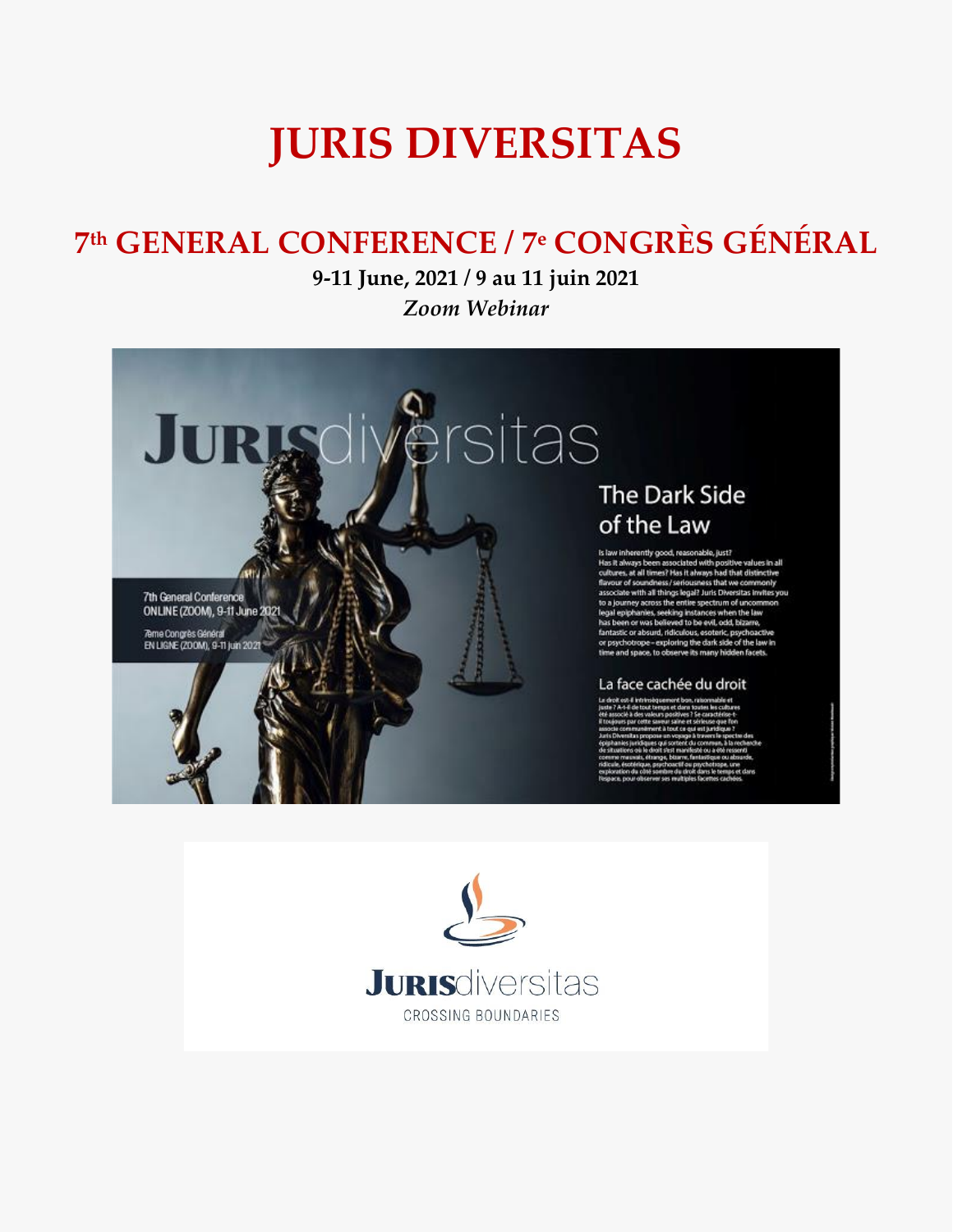*Juris Diversitas is the name of an association as defined in Article 60 et sequens of the Swiss Civil Code. The Association has its seat at the Swiss Institute of Comparative Law in Lausanne-Dorigny, Switzerland.*

*Juris Diversitas est une association régie par les articles 60 et suivants du Code civil suisse. Son siège est à l'Institut suisse de droit comparé, Lausanne-Dorigny, Suisse.*

ALL TIMES ON THIS SCHEDULE ARE SWISS (LAUSANNE) TIME, SAME AS BERLIN, BRUSSELS, PARIS OR ROME

#### **HEURE DE LAUSANNE, BERLIN, BRUXELLES, PARIS OU ROME**

### **DAY 1 / 1 re JOURNÉE**

#### **Wednesday, June 9, 2021 / Mercredi 9 juin 2021**

#### **9:30—10:00 PLENARY SESSION — OPENING & WELCOMING ADDRESS [PL1]**

- *Olivier Moréteau*, Louisiana State University (United States), President
- *Salvatore Mancuso*, University of Palermo (Italy), Vice President (Conferences)

#### **10:15—11:45 PARALLEL SESSIONS I**

#### **I.A Dark Aspects in Selected Asian Legal Systems [PS1A]**

**Chair:**

- **"The law be damned!". Hamao Shirō and the Problem of Legal Injustice in Modern Japan**, *Giorgio Colombo*, Nagoya University (Japan)
- **Panchayati Raj and Local Governance: Tools and Processes of Negotiation in Jharkhand**, *Chiara Correndo*, University of Turin (Italy)
- **Rule of Law and Rule of Virtue in the Asian Legal Traditions**, *Gianmatteo Sabatino*, University of Trento (Italy)

#### **I.B Legal Philosophy and its Hidden Dimensions [PS1B]**

**Chair:**

- **The [Many] Facets of Law**, *Elina N. Moustaira*, National and Kapodistrian University of Athens (Greece)
- **Archetypal Structures and the Myth of Law**, *Fabrizio Sciacca*, University of Catania (Italy)
- **Reason as the Dark Side of the Law: A Leibnizian Perspective**, *Ekaterina Yahyaoui*, National University of Ireland Galway (Ireland)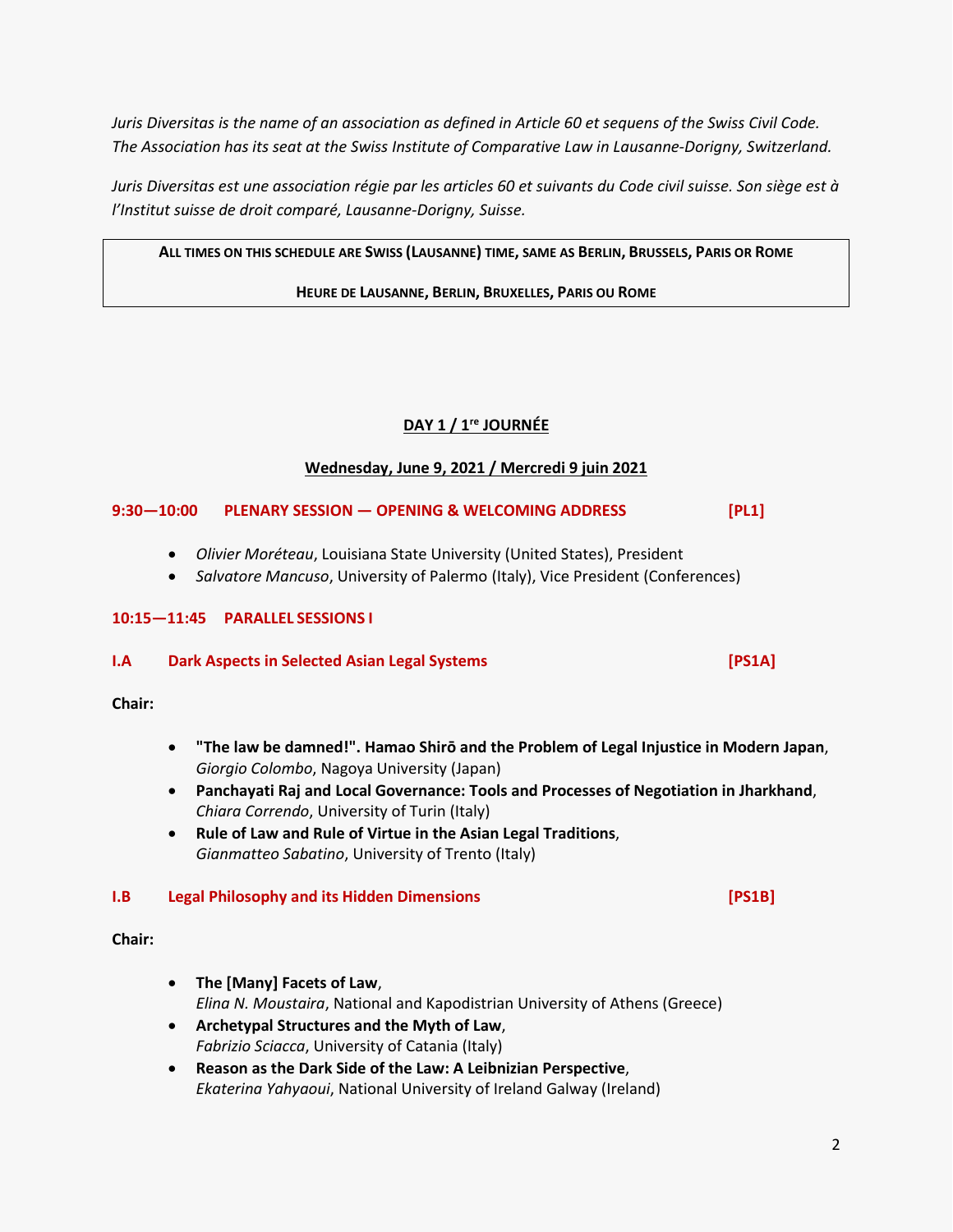#### **10:15—12:00 PANEL 1 – Drivers of Change and Drawbacks of Post-Soviet Law: The Odd Evolution of Constitutionalism, Political Power and Market Economy [PA1]**

#### **Coordinated by:** *Cristian Collina & Cristina Poncibò*

 **Russia's Two-Headed Eagle: Policy Transfer Towards the Future while Transplanting Laws from the Past. The Case of Complex Dynamics in Regulating Constitutional Rights and Freedoms in RF**,

*Nina Belyaeva*, Higher School of Economics, (HSE) (Russia)

 **Restoration, or Eclipse? What Shadow does the Continuing Soviet Legacy Continue to Cast over Restoration of the Great Legal Reforms of 1864, and Russia's Future in the Council of Europe?**

*Bill Bowring*, Birkbeck College, University of London (United Kingdom)

 **The Legacy of the Socialist Leviathan? State Re-Building and Constitutionalism in Post-Soviet Russia**,

*Cristian Collina*, University of Turin (Italy)

- **Private Property and Political Power in post-Soviet Russia**, *Cristina Poncibò*, University of Turin (Italy)
- **The Transplant of European Competition Law in The Russian Federation**, *Tatiana Shaburova*, University of Turin (Italy)

#### **16:00—17:30 PARALLEL SESSIONS II**

#### **II.A La face cachée de la responsabilité civile et pénale [PS2A]**

#### **Présidence :**

- **L'article 282 du Code pénal nigérien : entre torts et travers**, *Bachir Chaibou Dan Inna,* Université de Zinder (Niger)
- **Les décisions collectives sur la face cachée du droit de la responsabilité** *Olivier Moréteau,* Louisiana State University (États-Unis)
- **Revisiter le droit des contrats et le droit de la responsabilité français**, *Dimitra Tsiaklagkonou,* Université d'Athènes (Grèce)

#### **II.B Dark Sides of Family Law [PS2B]**

- **What Makes 'Good Law' in the Context of Religious Marriages?** *Waheeda Amien,* University of Cape Town (South Africa)
- **Family in Tax Systems**, *Annalisa Pace,* University of Teramo (Italy)
- **The Dark Side of Family Law**, *Rosamaria Tristano,* University of Palermo (Italy)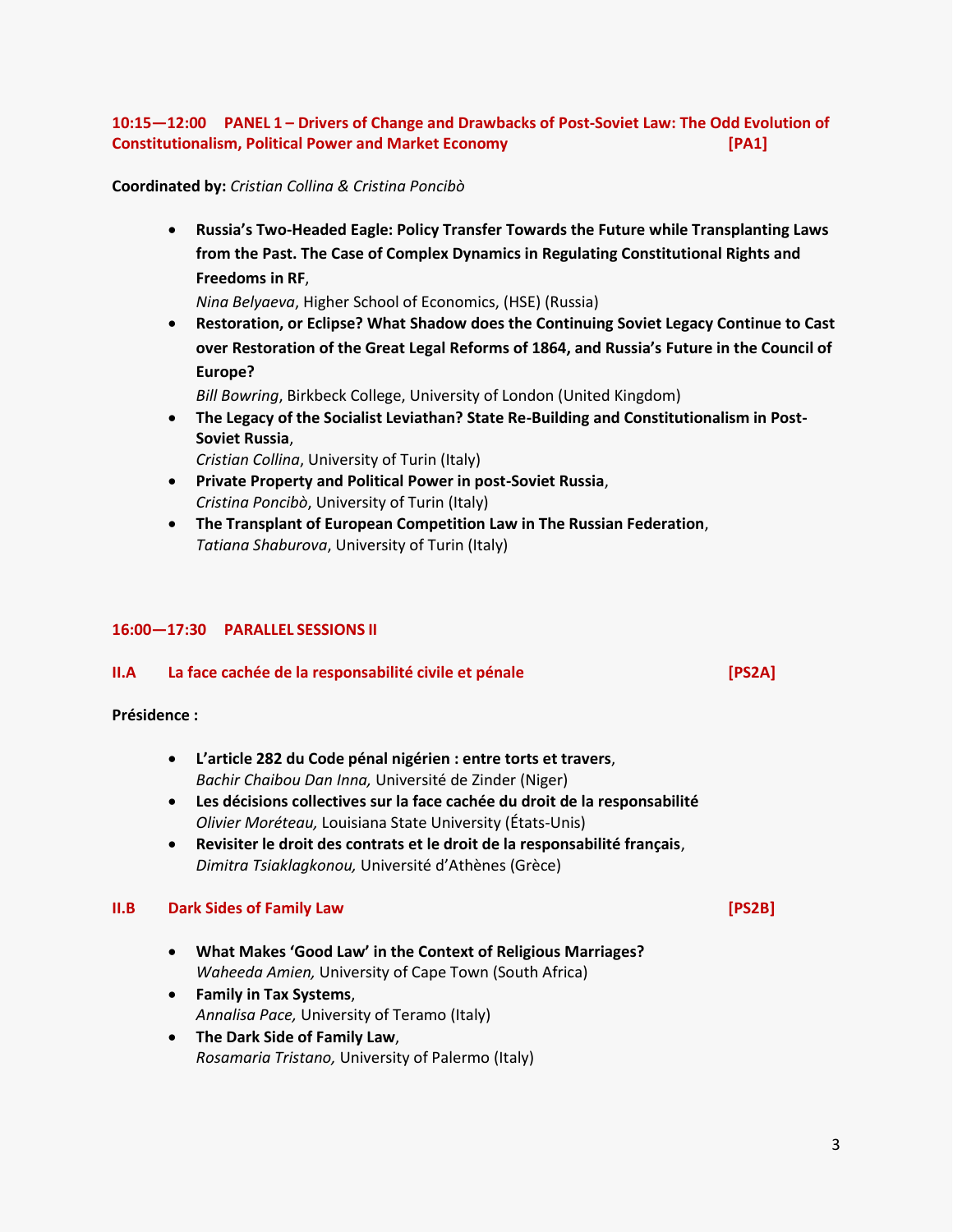#### **18:00—19:30 PARALLEL SESSIONS III**

#### **III.A Le droit caché dans la littérature [PS3A]**

**Présidence :**

- **L'inconscient, la loi et la jouissance**, *Dario Alparone,* Université de Catane (Italie)
- **Le droit d'auteur comme avatar des rites pacificateurs**, *Arnaud Billion,* Université de Lyon (France)
- **La face cachée de l'œuvre et de la vie d'Oscar Wilde : fondement d'une pensée critique tragi-comique du droit**, *Yves Goguen,* Université de Moncton (Canada)

#### **III.B Comparative Law on the Dark Side? [PS3B]**

**Chair:**

- **Church Law without Dark Sides? Comparing Catholic and Protestant Positions in Germany**, *Burkhard J. Berkmann,* Ludwig-Maximilian-University Munich (Germany)
- **Understanding the Benefits of Global Law: Class and Expertise in Anglophone Jurisprudence**,

*Joseph P. Garske* (United States)

#### **17:50—19:30 PANEL 2 – "Waiting for someone or something to show you the way": the Legacy of the Dark Side of the (Comparative Legal) Moon [PA2]**

**Coordinated by:** *Pasquale Viola*

- **"And after all, we're only ordinary man." The Narrative of Diversities in Comparative Law**, *Pasquale Viola*, University of Campania *Luigi Vanvitelli* (Italy)
- **"Breathe in the air … don't be afraid to care". Comparative Law and the Epistemic Revolution of Environmental Constitutionalism**, *Domenico Amirante*, University of Campania *Luigi Vanvitelli* (Italy)
- **Any Colour You Like. The State Monopoly of Indigeneity as an Agenda of Internal Colonialism in Plurinational Bolivia, and the Hilado Abigarrado (Multicolored Fabric) of Mestizo Identities**,

*Enrico Buono*, University of Campania *Luigi Vanvitelli* (Italy)

 **"No one told you when to run, you missed the starting gun." The Extension of** *locus standi* **and the Value of Time in the Trial: Comparative Suggestions from Indian Social Action Litigation**,

*Maria Sarah Bussi*, University of Campania *Luigi Vanvitelli* (Italy)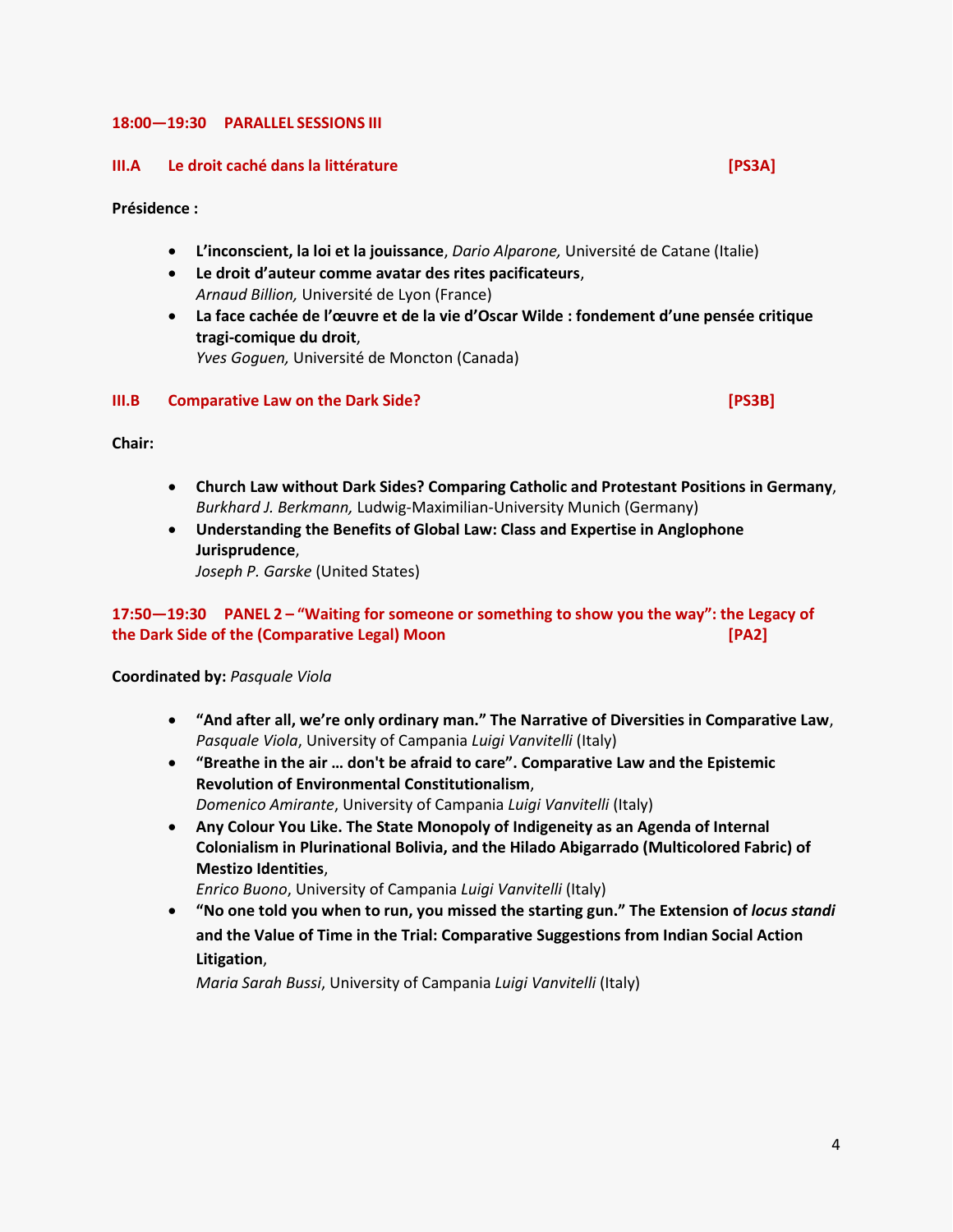5

### **DAY 2 / 2 e JOURNÉE**

#### **Thursday, June 10, 2021 / Jeudi 10 juin 2021**

#### **08:30—10:00 PARALLEL SESSIONS IV**

#### **IV.A Clarifying Dark Privacy Issues [PS4A]**

**Chair:**

- **Snoopers at Work: Surveillance and the Right to Privacy**, *Douglas Mark Ponton,* University of Catania (Italy)
- **One App a Day Keeps the Virus Away. Digital Contact Tracing as a Tool to Handle the Pandemic**,

*Vera Lucia Raposo,* University of Macau (China)

 **The European Data Protection Spectrum: Testing the Free Flow of Information Principle on the GDPR's Market Side**,

*Giulia Schneider, Bocconi* University, Milan (Italy)

#### **IV.B Darkness, Fakeness, Lights and Shadows [PS4B]**

- **Law and Mind Control Between Fact and Fiction: The Case of 'Fake News'**, *Rostam J. Neuwirth,* University of Macau (China)
- **The Dark Side of the Law as a Mirror of the Dark Side of Man,** *Andreas Rahmatian,* University of Glasgow (United Kingdom)

#### **10:30—12:00 PARALLEL SESSIONS V**

#### **V.A The Blind Spots of International Law [PS5A]**

**Chair:**

- **'Jus in bello' as the New 'Jus ad bellum'. A Possible Pathology in International Public Law**, *Giovanni Barbieri,* University of Tampere (Finland) / Università Cattolica, Milano (Italy)
- **The Dark Side of the BRICS: The Lack of a Legal Definition**, *Marta Bono,* University of Palermo (Italy)
- *Power, Law and Place in the Shadow of the Occupation: A Legal-Geographical Examination of the Transformation of the Susya Area (Shafa Yatta* **شفا ا ّ يط** *(1967 to 1998) in the Occupied Palestinian Territories*,

*Quamar Mishirqi-Assad & Alexandre ('Sandy') Kedar,* University of Haifa (Israel)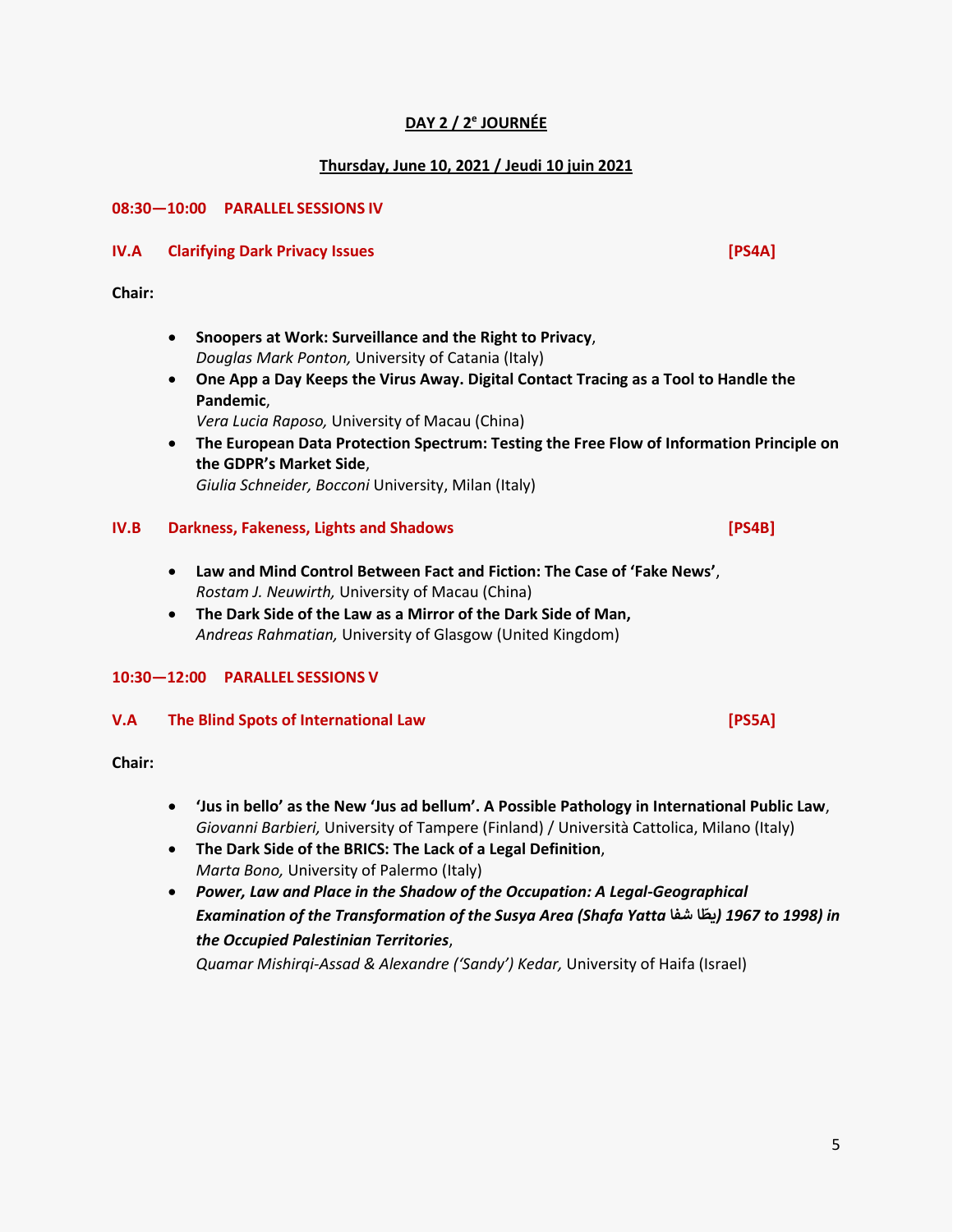#### **V.B Minorities Beyond Borders and Identities [PS5B]**

#### **Chair:**

- **Improving Access to Justice for LGBTI People: The Role of Legal Clinics**, *Laura Bugatti,* University of Brescia (Italy)
- **The Dark Side of Law and Identity**, *Nir Kedar,* Bar-Ilan University, Ramat Gan (Israel)
- **At the Outer Limits of the Rule of Law: Borders, Cities and the "Gypsies"**, *Alessandro Simoni* & *Giacomo Pailli*, University of Florence (Italy)

#### **10:30—12:00 PANEL 3 – Le clair-obscur de la transgression des valeurs (l'obscure clarté)**

**[PA3]**

#### **Coordination :** *David Marrani*

- *David Marrani,* Institute of Law (Jersey)
- *Pascal Richard,* Université de Toulon (France)
- *Sophie Perez,* Université de Toulon (France)

#### **16:00—17:00 PLENARY SESSION – GENERAL MEETING OF JURIS DIVERSITAS [PL2]**

**Chair:** *Olivier Moréteau*, President of Juris Diversitas

#### **17:15—18:45 PARALLEL SESSIONS VI**

#### **VI.A Liability on the Dark Side [PS6A]**

**Chair:**

- **Liability for Sophisticated Robots: Lights and Shadows**, *Livio Corselli,* University of Palermo (Italy)
- **Devil's Advocates. The Enforcers of Judicial Terror: Fouquier-Tinville, Vyshinsky, Freisler**, *Emmanuel Didier,* Ottawa (Canada)
- **Causation, Proofs and Science: The Dark Side of Numbers**, *Bruno Tassone,* Universitas Mercatorum, Rome (Italy)

#### **VI.B Addressing Human Darkness [PS6B]**

**Chair:**

 **The Law and Economics of Vice Regulation: Sex, Drugs, Rock & Roll and the Limits of the Law**,

*John M. Church,* Lousiana State University (United States)

 **The Dark Side of the Law Between Legislative Expectations, Jurisprudential Uncertainties and Dialogue Between the Courts**,

*Daniela Mainenti,* YMCA Foundation - UniNettuno University, Rome (Italy)

6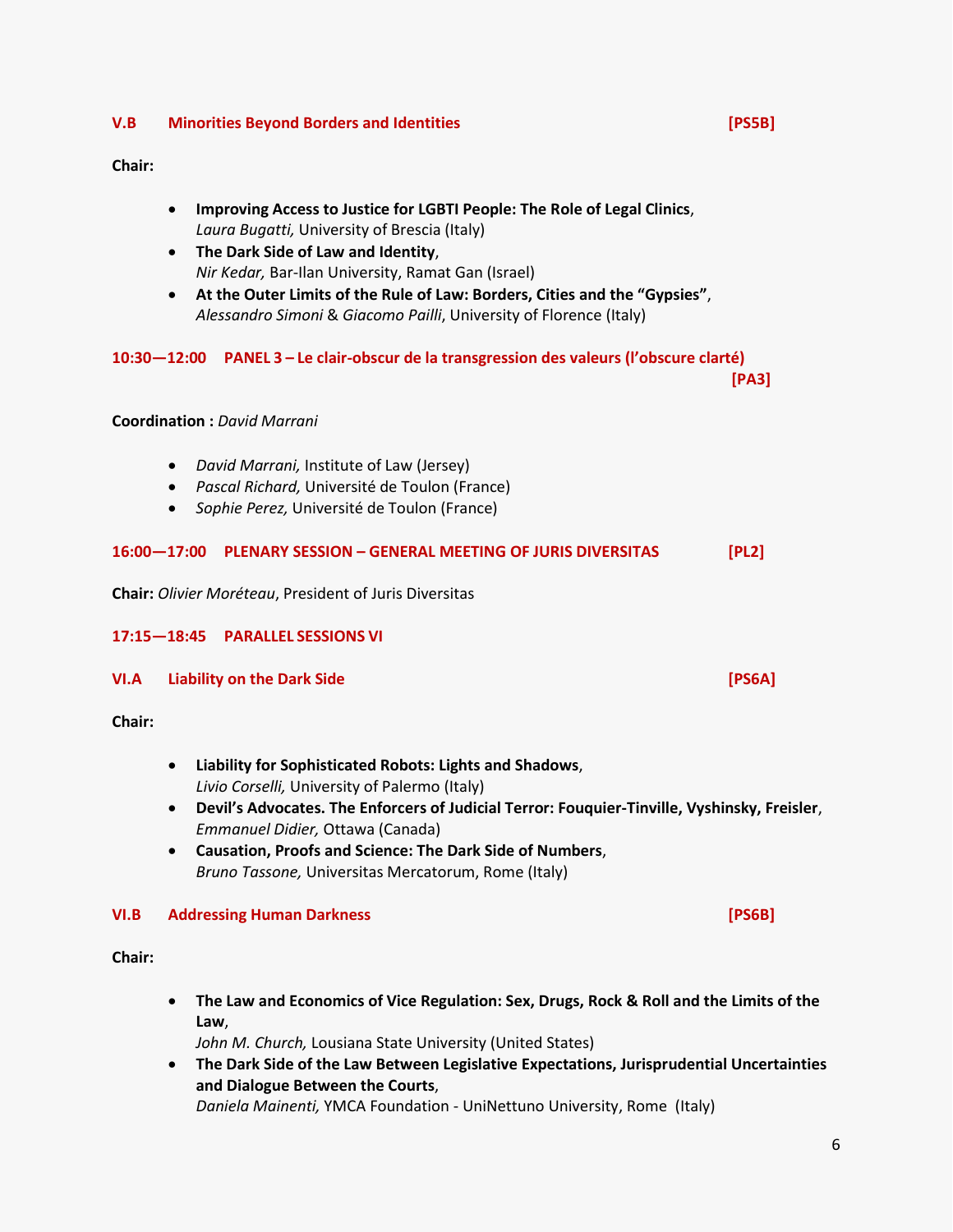**Judicial Wrongs and Miscarriages of Justice in a Comparative Perspective**, *Domitilla Vanni di San Vincenzo,* University of Palermo (Italy)

#### **VI.C Loi, religion et minorités : ombre et lumière [PS6C]**

**Présidence :**

 **La face cachée de la codification : Modernisation et altération de l'esprit du droit musulman,** 

*Harith Al-Dabbagh,* Université de Montréal (Canada)

- **La face noire de la loi en Chine, hier et aujourd'hui**, *Christine Chaigne,* Aix-Marseille Université (France)
- **Quand le droit international nuit à la protection d'une culture minoritaire**, *Denis Roy,* Université de Moncton (Canada)

#### **17:15—20:00 PANEL 4 – Darkness** *after* **Law [PA4]**

#### **Coordinated by:** *Mario Ricca*

- **Seeing Each Other Plain? Law and Identity in the Miserable Darkness of Hugo,** *Melissa Vazquez,* University of Rome La Sapienza (Italy)
- **Defective Law,** *Daniele Anselmo,* Kore University of Enna (Italy)
- **Cyberlaw and Affectiveness: A Private Law Perspective**, *Mirzia Bianca,* University of Rome (Italy)
- **Lights and Shadows of Multilingualism on EU Citizenship**, *Elena Ioriatti,* University of Trento (Italy)
- **Darkness and Clarity in the Legal Domain: The Nightmare and the Noble Dream,** *Silvia Zorzetto,* University of Milan (Italy)
- **After the Cave: The Dark Screen of the Norm,** *Paolo Heritier*, University of Piemonte Orientale Torino (UPO), Italy
- **The Unknown Between Vagueness of Law and Legal Certainty - Apophatic and Cataphatic Strategies in the Imagining of the New Legal Frontiers***, Peter Petkoff*, Brunel University, London (United Kingdom)
- **The Shadow of Legal Word: the 'Phrastic' in Law and Its Semiotic Exceedance**, *Mario Ricca,* University of Parma (Italy)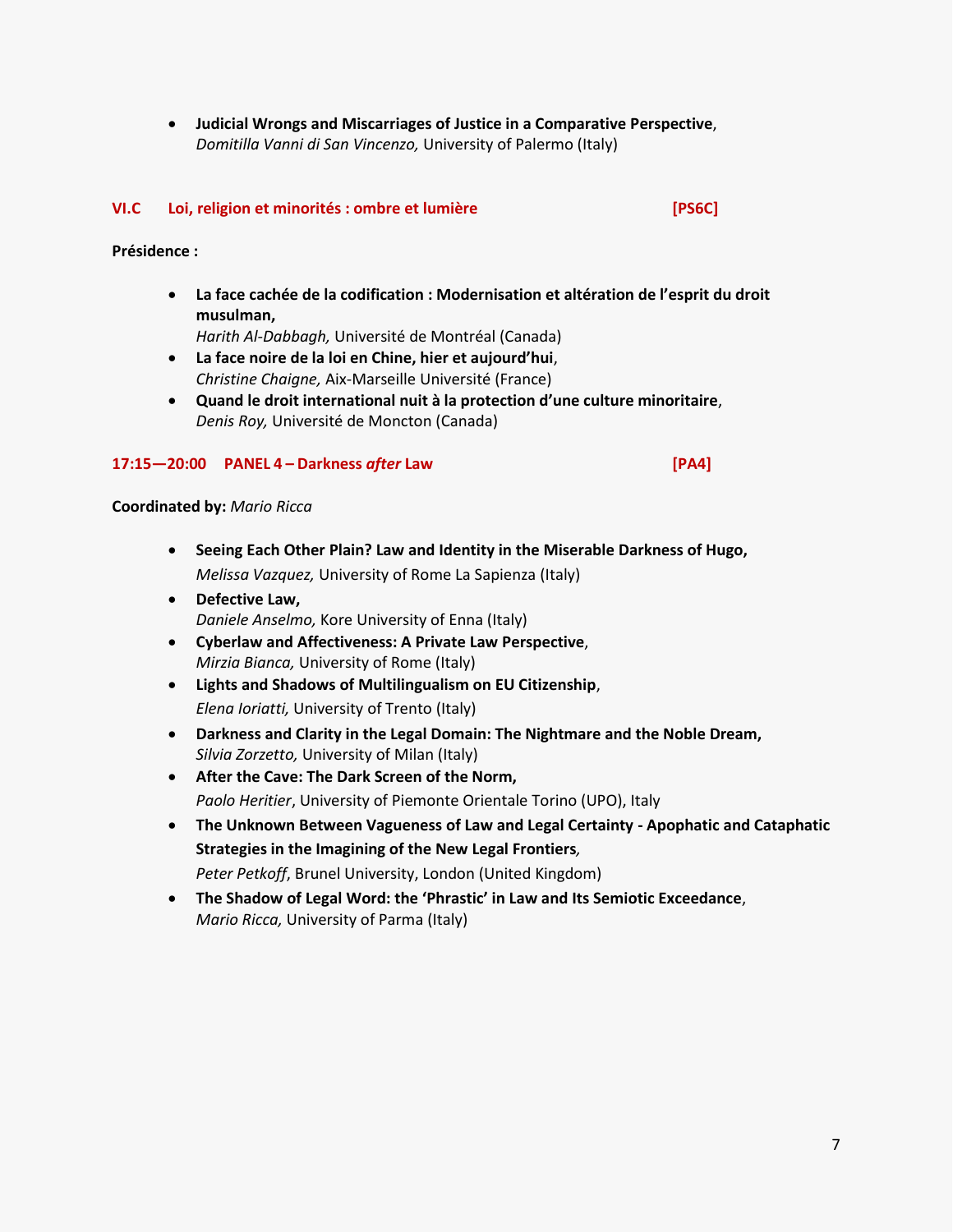### **DAY 3 / 3 e JOURNÉE**

#### **Friday, June 11, 2021 / Vendredi 11 juin 2021**

#### **08:30—10:00 PARALLEL SESSIONS VII**

#### **VII.A Clarifying Competition [PS7A]**

**Chair:**

- **Digitalization: The Dark Side of the Art Form**, *Raffaele Aveta*, Vanvitelli University, Caserta (Italy)
- **Antitrust Political Side**, *Andrea Piletta Massaro,* University of Turin (Italy)
- **Leniency Policy: The Dark Side of EU and French Competition La***w*, *Anne M. Tercinet*, emlyon business school, Lyon (France)

#### **VII.B How Humans Deal with Animals, Viruses and Other Things [PS7B]**

**Chair:**

- **A Look at the Interactions and Management of the Coronavirus Pandemic**, *Lucia Di Costanzo,* Vanvitelli University, Caserta (Italy)
- **The Legal Status of Animals Between Anthropomorphization of Law and Dehumanization of Society**,

*Fiore Fontanarosa,* University of Molise, Campobasso (Italy)

 **The Dark Side of the Law of Praedial Servitudes, Easements, and Restrictive Covenants**, *Asya Ostroukh,* University of the West Indies, Cave Hill (Barbados)

#### **10:30—12:00 PARALLEL SESSIONS VIII**

#### **VIII.A Legal History as a Tool for Clarification [PS8A]**

**Chair:**

- **Natural (out)Law: A Stowaway Carried by Modern Civil Law**, *Emmanuel Araguas*, Saintes (France)
- **"Electromagnetic Interferences" in the Realm of the Law? A Legal-Historical Exploration of Language as a Means to Dissociate Law from Society**, *Agustín Parise,* Maastricht University (Netherlands)
- **The Public Humiliation of the Debtor: The Dark Side of Insolvency in the Italian Historical Experience**,

*Alessandra Pera,* University of Palermo (Italy)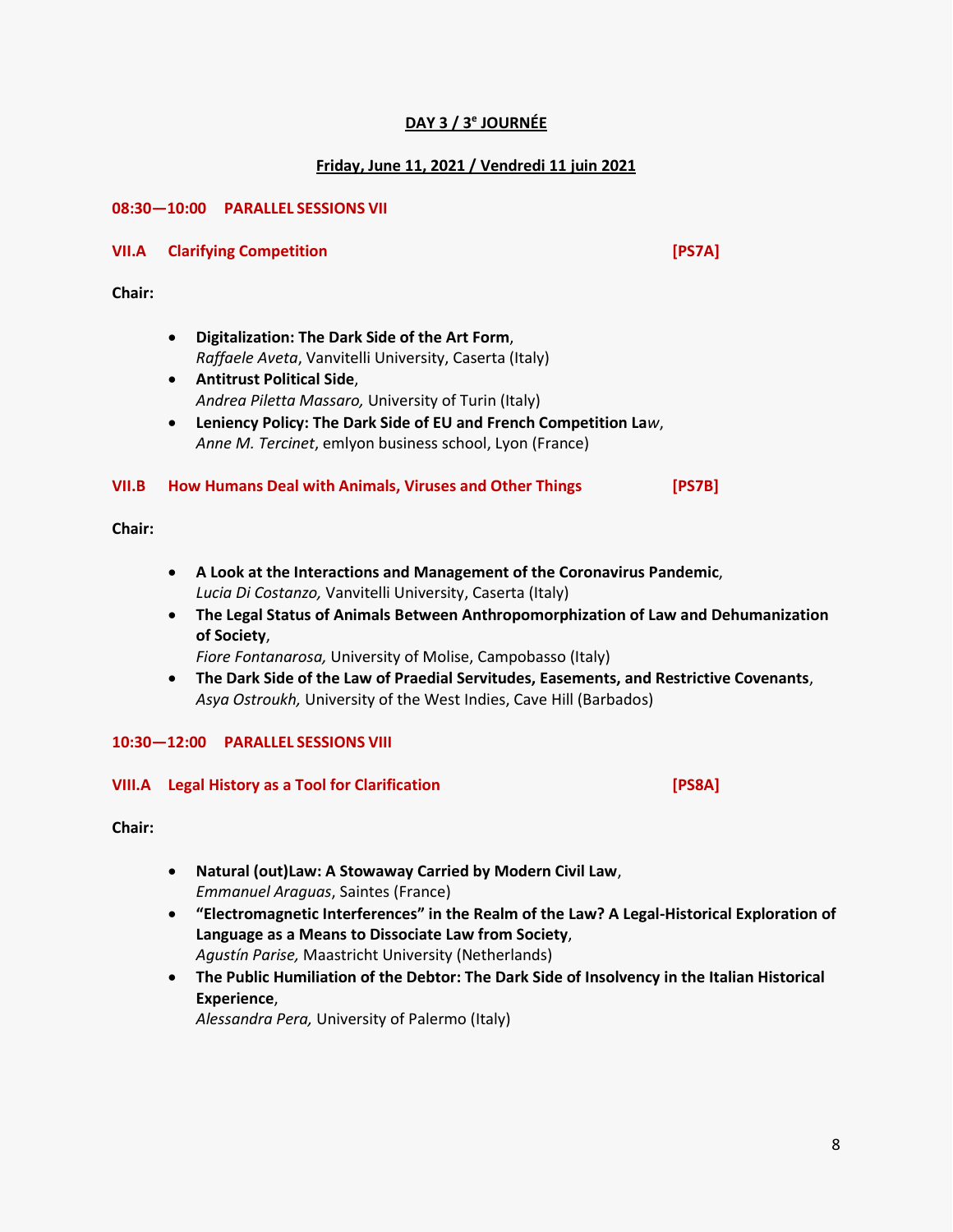#### **10:20—12:00 PANEL 5 – Judgement: Perspectives from Law and Philosophy [PA5]**

**Coordinated by:** *Alessio Lo Giudice*

- **The Possibility to Imagine a "General Theory of Legal Judgment", Inspired by Arendt's and Kant's Remarks on Discernment**,
	- *Alessio Lo Giudice,* University of Messina (Italy)
- **A Critique of the Distinction Between "Hard" and "Easy" Cases**, *Angela Condello,* University of Messina (Italy)
- **Fact-Finding and Adjudication in Criminal Trials: Reconstruction, Transfiguration and Projection of Human Behavior?** *Stefano Ruggeri,* University of Messina (Italy)
- **Moral Particularism, Jurisprudence and Justice in Concrete Cases**, *Paulo de Sousa Mendes,* University of Lisbon (Portugal)

#### **16:00—17:30 PARALLEL SESSIONS IX**

#### **IX.A Shedding Light on Dark Aspects of Contract Law [PS9A]**

#### **Chair:**

 **Language and Culture in International Arbitration: The Impact on Parties' Due Process Right**,

*Ornella Guarino,* University of Palermo (Italy)

- **The Dark Side of Contract Law: The Temptation to Condone Bad Faith**, *Rosalie Jukier,* McGill University, Montreal (Canada)
- **The Dark Side of the Law in Digital Contracts: The Case of Smart Contracts**, *Sara Rigazio,* University of Palermo (Italy)

#### **IX.B Clarifications of Colonial Obscurities [PS9B]**

**Chair:**

- **Coloniality and the Future of Laws in sub-Saharan Africa**, *Anthony C. Diala,* University of the Western Cape, Cape Town (South Africa)
- **Monumental Trees and British Colonial Environmentalism in Malta**, *Mary Muscat,* University of Malta, Valetta (Malta)
- **King Tom's Plague Police: Extra-Legal Governance in British Malta**, *David Zammit,* University of Malta, Valetta (Malta)